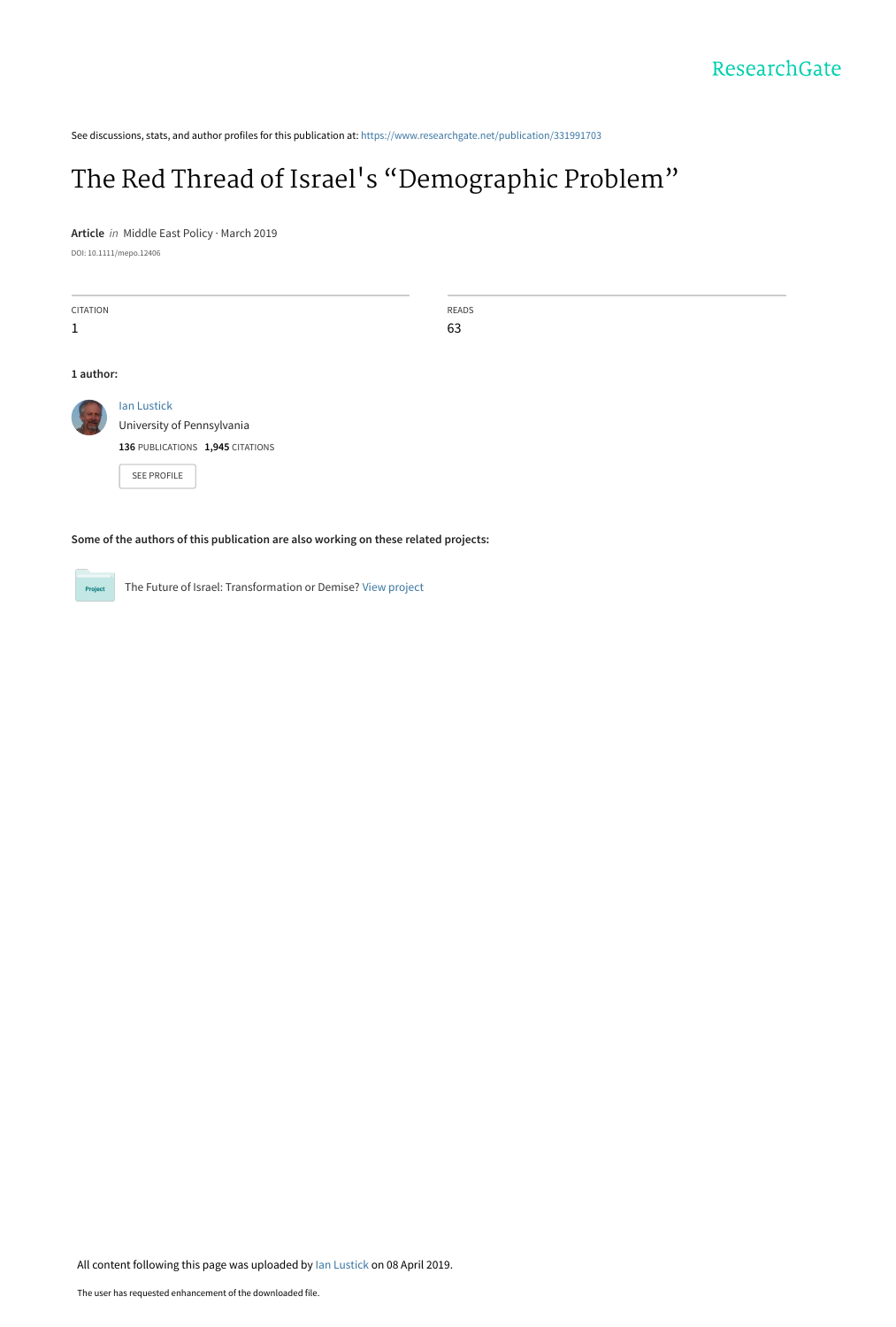## **The Red Thread of Israel's "Demographic Problem"**

*Ian S. Lustick*

*Dr. Lustick is at the University of Pennsylvania.*

In the spring and early summer of 2018, Israeli forces shot or gassed<br>more than 16,000 people. The ferocit<br>of this response to the massing of Pa<br>estinians near the barrier surrounding the n the spring and early summer of 2018, Israeli forces shot or gassed more than 16,000 people. The ferocity of this response to the massing of Pal-Gaza Strip is striking but not astonishing. It reflects a fundamental truth and springs from a deep fear. The truth is that the essential aspiration of the late nineteenth and early twentieth century architects of the Zionist movement was to ensure that somewhere in the world — and that place came to be Palestine — there would be a majority of Jews. The fear is of Jews losing the majority they achieved.

For centuries, said the founders of Zionism, Jews lived as a minority everywhere and as a majority nowhere; everywhere as guests, nowhere as hosts. This unnatural condition they identified as the taproot of anti-Semitism. Gentile fear and hatred of Jews would end, or at least diminish, to safe levels once Jews could point to a land where they, like other "normal" peoples, were a majority and among whom lived others as minorities and as guests.

Demographic predominance in Palestine thus became Zionism's categorical imperative. The contradiction between this objective and other Zionist goals (including settling and ruling the "whole Land of

Israel") explains much about the history of Zionism and Israel. It also explains Israel's unblinking use of violence against thousands of men, women and children and why Israel's inability to sustain a Jewish majority is accelerating its adoption of less and less deniable forms of apartheid.

The longest and bitterest unresolved conflict within Zionism is the territorial question. If Zionism requires a Jewish majority, should Zionists forgo options for territorial expansion in Palestine/the Land of Israel in order to protect Jewish demographic preponderance? Or should the movement's commitment to "liberating" the whole land and faith in the growth of the Jewish population be strong enough to seize and keep as much as possible? In the 1930s, the World Zionist Organization split over this question. In 1937, David Ben-Gurion and the Labor Zionist leadership of the movement, using arguments of demography, desperate need and realism, was barely able to convince his associates to at least negotiate with the British about their offer to partition Palestine into Jewish and Arab states. The British withdrew the offer, but Ben-Gurion was astounded and gratified to learn that, with partition, the British had imagined evacuating most of the Arab population of the Jewish state.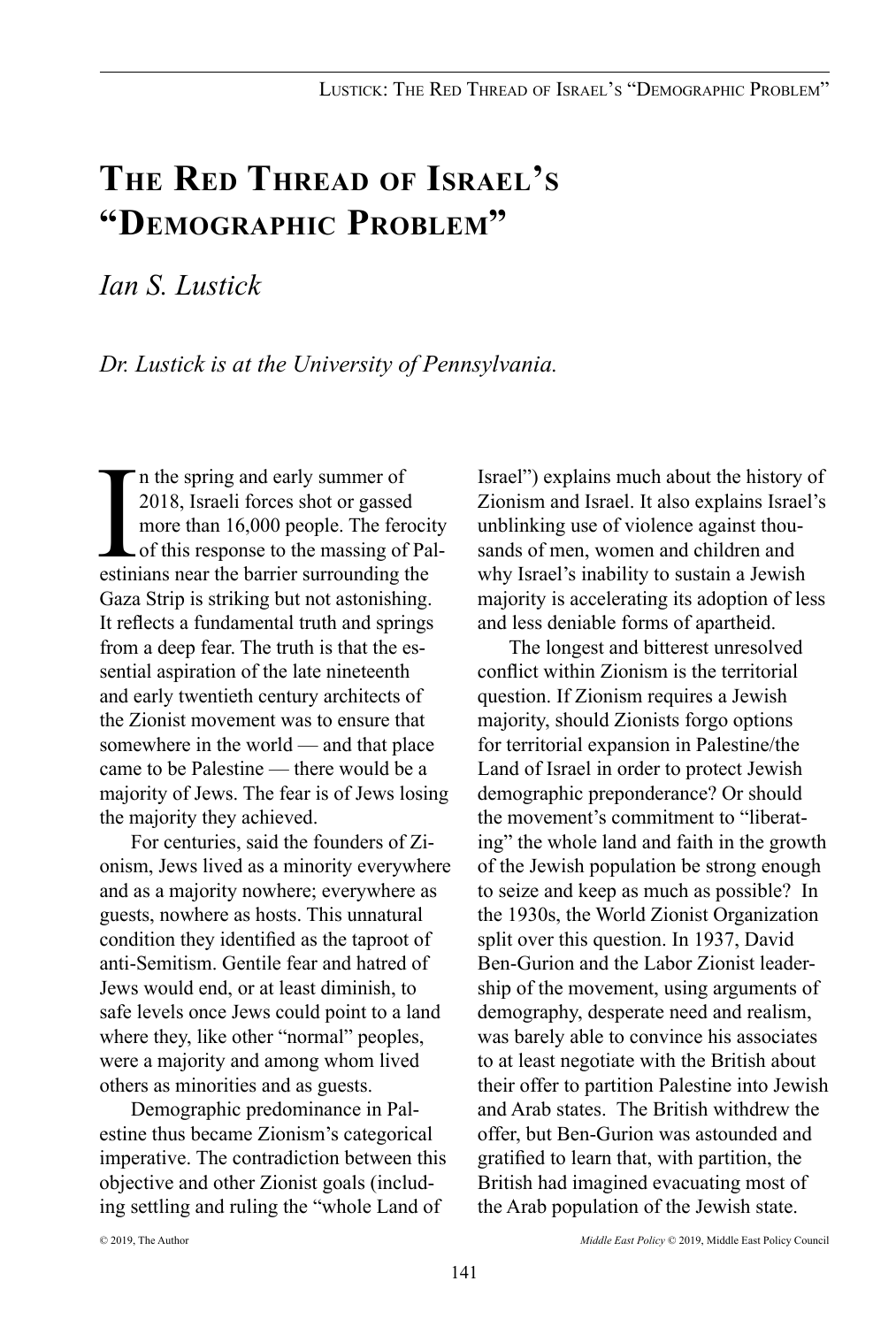The image of attaining so purely Jewish a state fired Ben-Gurion's imagination and helped lay the groundwork for his excitement about accepting the UN partition plan 10 years later.<sup>1</sup>

Demographic considerations weighed heavily in Ben-Gurion's decision to accept a truncated and divided Jewish state, as outlined in the UN partition resolution of November 1947. But as it stood, the state would still have as many Arabs as Jews living in it. Having judged that his forces would prevail in the fighting that engulfed the country, that international intervention would not occur, and that a Jewish state would emerge, what became crucial was to ensure that the "liberation" of additional territories did not threaten the imperative of Jewish demographic predominance. Under Ben-Gurion's direction, the Haganah (the Zionist movement's main underground army) and its strike force, the Palmach, then acted to systematically reduce the Arab population of the areas the state came to control. This was accomplished by expulsions and by refusing to allow refugees to return to their homes. The same demographic imperative also helps to explain Ben-Gurion's decision to overrule his commanders and refuse permission to extend the war by conquering the West Bank. Ben-Gurion wanted the territory, but he feared the demographic implications of its large Arab population more.

In the decade prior to the June War of 1967, Labor Party governments, whether under Ben-Gurion's leadership or not, deemphasized irredentism, characterized the West Bank as "foreign territory," and more or less accepted a small Arab minority as a permanent feature of the State of Israel. But the question of balancing the rule of more of the Land of Israel against increasing the country's non-Jewish population

reasserted itself with a vengeance after the June War. Not only did the "Revisionist" Zionist right wing — founded by Vladimir Jabotinsky and led by Menachem Begin — find new public excitement and support for its traditional irredentism, so also did radical fundamentalist elements within Jewish orthodox circles and groups within the "activist" wing of the Socialist Zionist movement affiliated with the powerful Hameuchad kibbutz movement and a variety of land-development and settlement-building institutions. From 1967 to 1977, Labor Party-led coalition governments found themselves paralyzed by the conflict between those who wanted the occupied territories (especially the West Bank and Gaza Strip) more than they were concerned about the Arabs who lived there, and those who were so opposed to the possibility of absorbing more non-Jews into the state that they favored quickly relinquishing the "administered areas" — or at least the most densely inhabited regions within them. This paralysis appeared very quickly, resulting in the Eshkol government's famous "decision not to decide" and the dominance of Defense Minister Moshe Dayan's approach of tightening Israel's control of and presence on the land while holding the Arabs living there at arm's length.

To be sure, in June 1967, Israel did extend the enforcement of its laws to a 71-square kilometer chunk of the West Bank that included East Jerusalem (al-Quds). But even this act was meticulously implemented according to the demands of the demographic imperative. The expanded boundary of what Israel announced as the municipality of Jerusalem twisted and turned to maximize vacant land while minimizing the number of Arab inhabitants. Deliberately avoiding formal "annexation"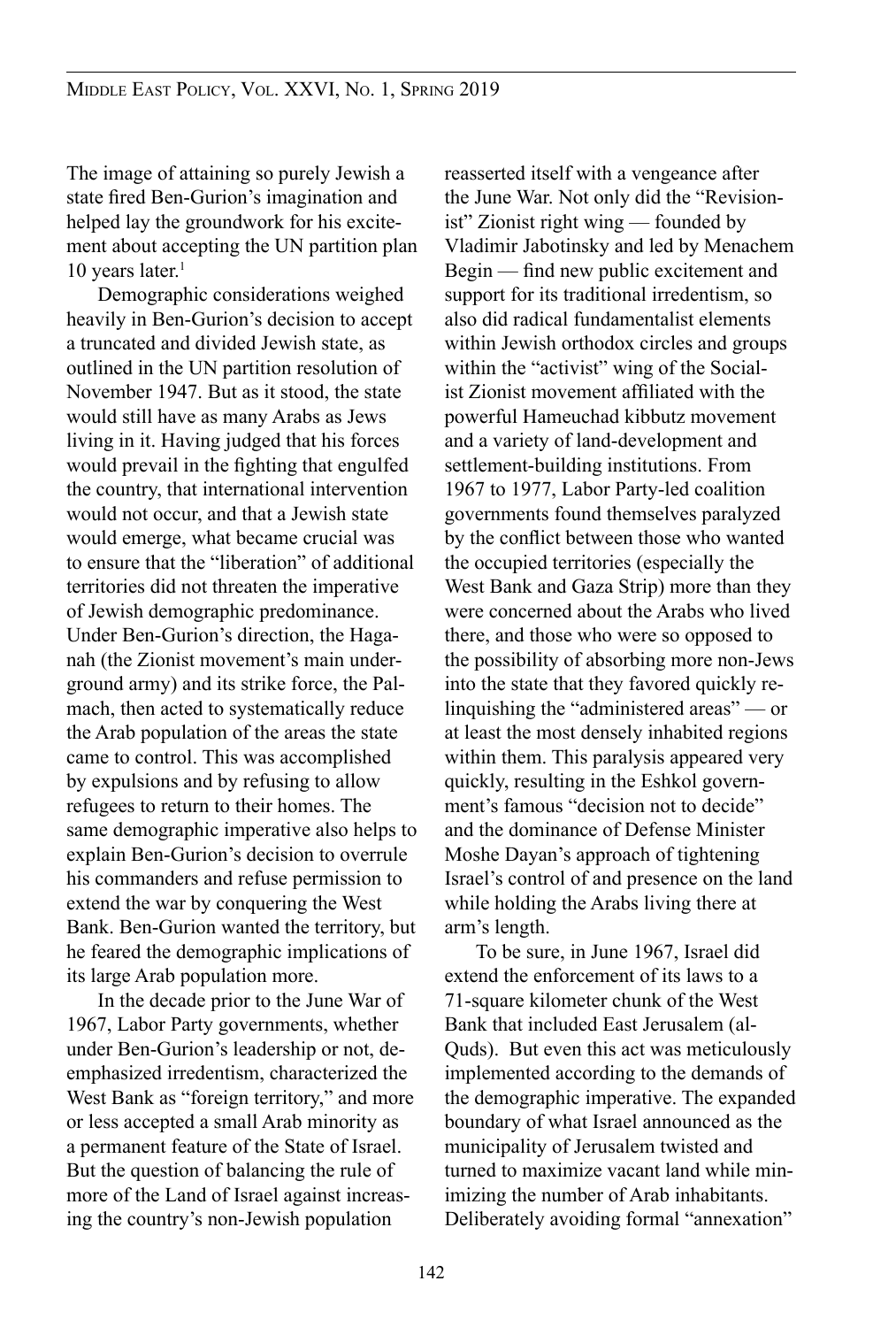or the declaration of Israeli sovereignty over the area (something that was also avoided in the 1980 "Basic Law: Jerusalem, Capital of Israel"), the government issued a complex collection of amendments to existing laws and ministerial

rael living in Judea, Samaria, and the Gaza District" if Israel's sovereignty over these areas were recognized. But this provision, contained in the hand-written version of Begin's original "autonomy plan," was quickly removed. Even for the Cabinet of

decrees. Their effect was to extend the boundaries of the Israeli municipality of Yerushalayim, rather than the boundaries of the State of

**Despite substantial political and psychological support for such drastic measures, the mass removal of Arabs from the country no longer appears in Israeli political discourse as an explicitly advocated formula for solving the "demographic problem."**

a government dominated by territorial maximalists, awarding citizenship to millions of Palestinians was too direct and dangerous a

Israel. One crucial reason for this subterfuge was that it made the 60,000 Arab inhabitants of al-Quds and its environs "permanent residents" but *not* Israeli citizens, thereby softening the political consequences of adding to the demographic burden of the country's non-Jewish minority.2

During the first decade of the occupation, the discourse in Israel over the disposition of the territories was most commonly expressed and depicted as a struggle between "annexationists" and "anti-annexationists." But when the Likud formed the first non-Labor-party-led government in 1977, under its enthusiastically irredentist and explicitly annexationist leader, Menachem Begin, it did not annex the territories or declare sovereignty over them. The single most important factor explaining why Begin refrained from implementing the principle that had been his life-long passion was demography.

In 1977, during the ramp-up to the Camp David summit with Anwar Sadat and Jimmy Carter, Begin offered an Israeli citizenship option for the population he referred to as "the Arabs of the Land of Iscontradiction of Zionism's demographic imperative.

Accordingly, instead of declaring Israeli sovereignty over the portions of the country under Israel's control (an act that would have implied or strongly risked citizenship for millions more Arabs) the Begin government used the autonomy negotiations that were part of the Camp David peace process as camouflage to massively expand settlement and rapidly advance processes of de facto annexation. This was a slow and unofficial incorporation of the territories that would not entail change in the political status of their Arab inhabitants. The Israeli "left," what became known as "the peace camp," panicked, believing that a "point of no return" would soon be reached beyond which the Arabs of the territories would, willy-nilly, become part of the State of Israel. The primary argument it offered to ordinary Israelis in support of territorial compromise appealed to their fear of and distaste for Arabs and to the Zionist imperative of protecting Israel's Jewish majority, which would be imperiled if the West Bank and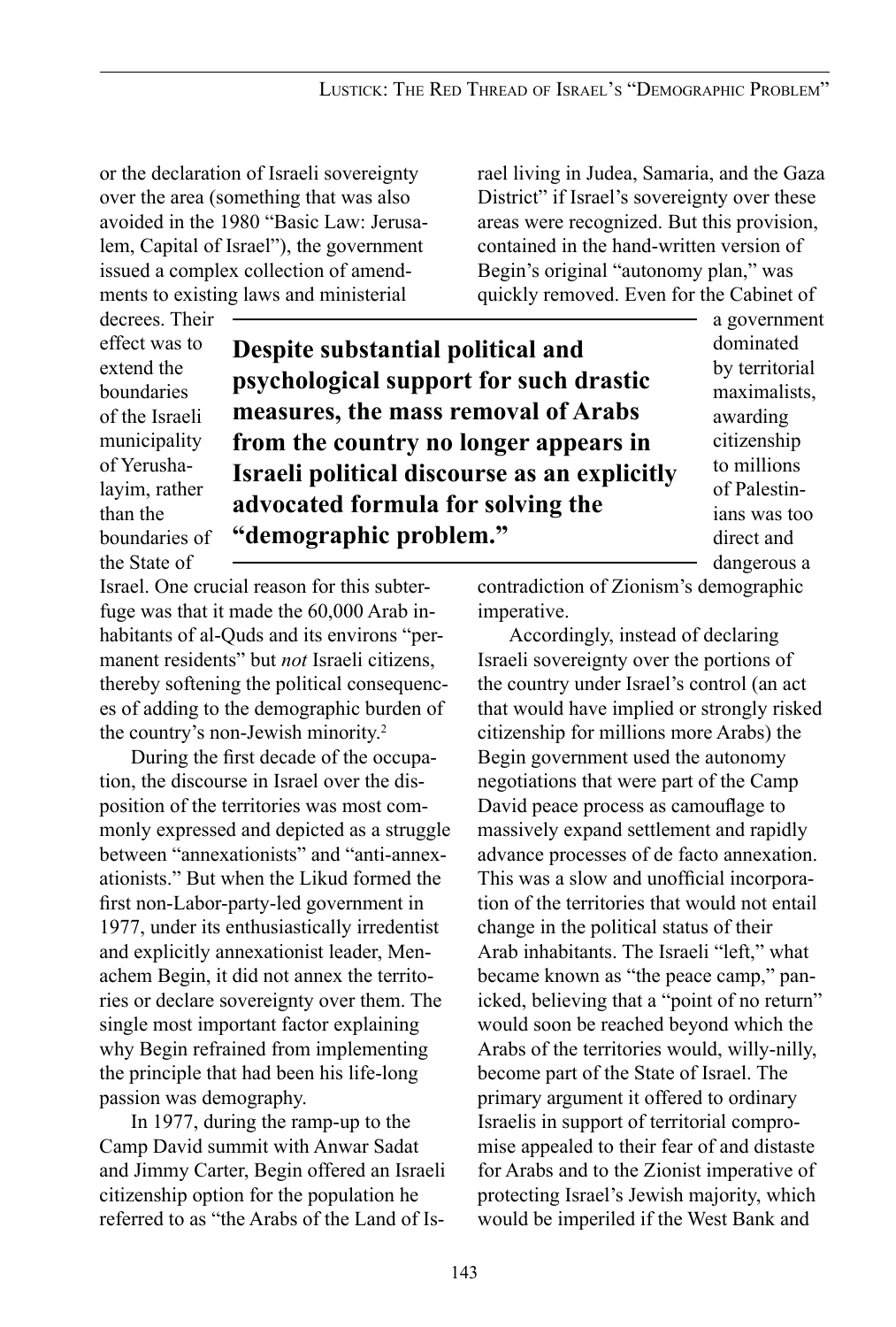Gaza were permanently incorporated.

But stoking Jewish hatred of Arabs led many Israeli Jews in a very different direction, toward support for the "transfer" or expulsion of Arabs out of the territories and even out of the country. From the early days of the Zionist movement, most of its members rejected mass expulsion as a way to fulfill the demographic imperative, for moral or practical reasons or both. Nevertheless, the idea was regularly if quietly discussed. In his diary, Theodore Herzl fantasized about trying to "spirit the penniless Arab population across the border." As noted, Ben-Gurion's 1937 epiphany, that a large-scale transfer of Arabs was something the international community could tolerate, paved the way for the removal of seven-eighths of the non-Jews living in the portions of Palestine that became the State of Israel in 1948. Instructively, the fact that mass expulsion occurred in 1948 and was violently enforced all along the Armistice Lines in the early 1950s, was denied by Zionist and Israeli propagandists for decades. This avoided the need to justify it but also implied that, had it occurred, it would not have been justified.

This changed in the 1980s. Israeli historians, with access to state and army archives, proved that demographically motivated forcible transfer had occurred in 1948. Along with the need to respond to the demographic argument of Israeli doves, this more honest account of the past encouraged many on the right to embrace the truth of past expulsions and the correctness of this approach for meeting the demographic challenges of the 1980s. As it became clear that even governments ideologically committed to annexation would not implement it because of the demographic problem or the fear of being punished by voters for adding millions

of Arabs to the state's population, and as Arab citizens attained at least a modicum of national political influence, right-wing politicians amplified explicit calls for expulsion of Arabs, through either "voluntary" or "involuntary transfer." These appeals emanated from Rehavam Ze'evi's "Moledet" (Homeland) Party, which made encouragement of "voluntary transfer" of all Arabs from the Land of Israel its central objective.

Outright expulsion was advanced most vehemently by Meir Kahane's Kach Party. Kahane was an American rabbi who founded the violent Jewish Defense League. After immigrating to Israel, he ran for Knesset on a platform of imposing strict segregationist and discriminatory laws against Arabs, including laws against miscegenation. But his fundamental demand was to rid the country of Arabs, by intimidation if possible, and by force if necessary. His slogan was, "I say what you think!" and it resonated strongly with disadvantaged sectors, the young and the poorly educated, Mizrahi Jews (Jews from Muslim countries or whose parents immigrated from Muslim countries). In August 1984, 15 percent of Israeli Jews surveyed agreed that "the Arab population across the green line should be deported."3 In 1985, the *New York Times* described Kahane as the most talked about politician in Israel. At one point that year, polls showed his party winning up to 12 seats if new elections were held. In September 1986, 38 percent of Jewish Israelis said they supported those working to "make the Arabs leave Judea and Samaria."4

Prior to the 1988 election, the Likud leadership concluded that the Kach Party could ruin its chances of forming a new government by depriving it of at least two or three seats in the Knesset. Accordingly,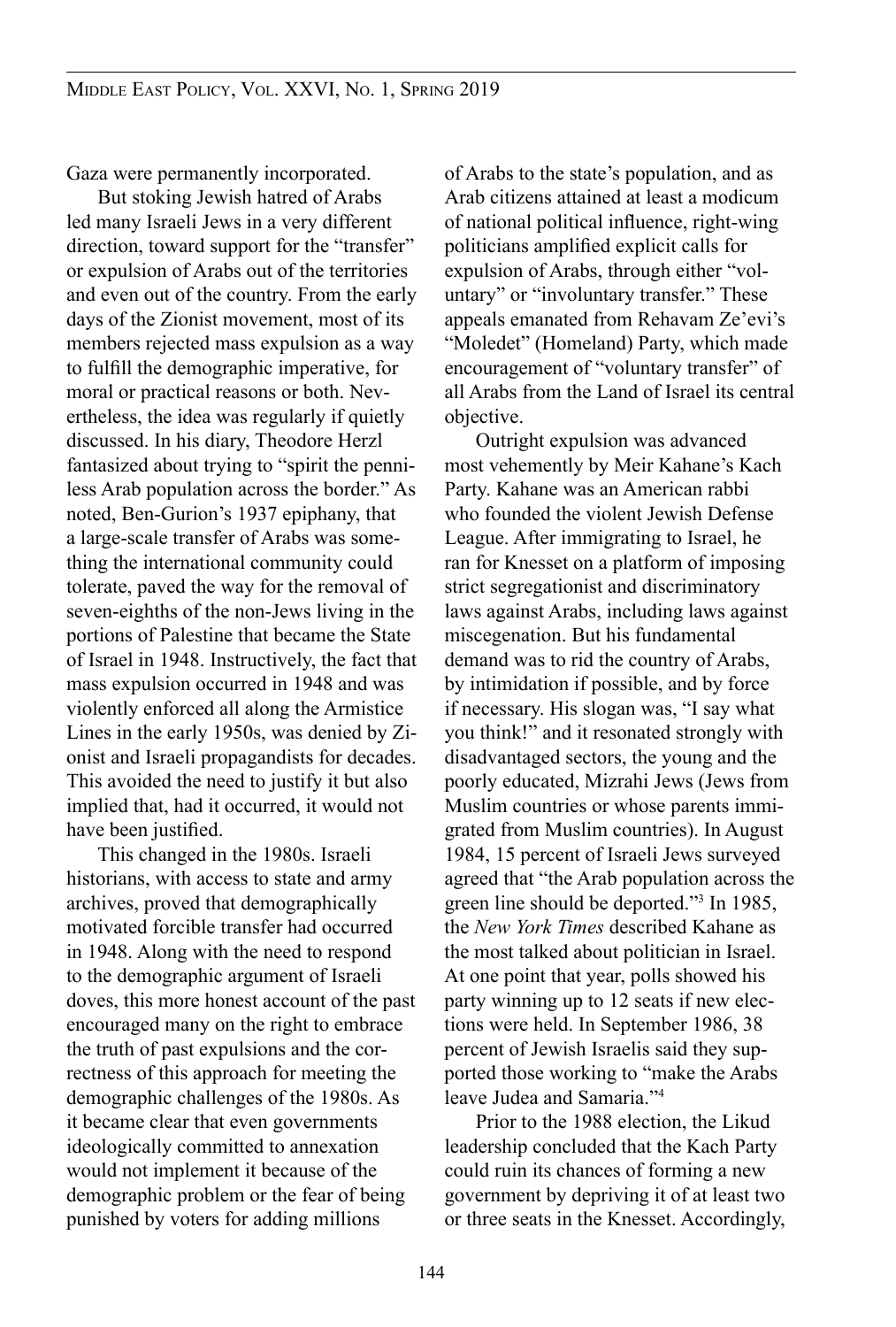it promulgated an "anti-racism" law that barred Kach from competing. Although the eruption of the Palestinian Intifada intensified Jewish fears and encouraged "transferist" talk in some right-wing and settler circles, the tenacity of the revolt, the Israeli military's definition of it as a political problem requiring a political solution, the logistical challenges of arranging demographically significant expulsions, explicit warnings from left-wing figures that Jews would actively work to thwart orders to deport masses of Arabs, and Prime Minister Shamir's participation in the Madrid conference, combined to drain "transfer" of its public appeal and its discursive resonance.

However, in recent decades the idea of removing masses of Arabs from the country has again increased. According to a series of surveys conducted by the Pew Foundation in 2014 and 2015, 48 percent of Jewish Israelis agreed or strongly agreed with the statement that "Arabs should be expelled or transferred from Israel," including 87.5 percent of those describing themselves as right wing. On the other hand, despite substantial political and psychological support for such drastic measures, the mass removal of Arabs from the country no longer appears in Israeli political discourse as an explicitly advocated formula for solving the "demographic problem."

But if expulsion as a solution disappeared from view, the problem remained. While the left continued to use demography to insist on the need for withdrawal from most of the West Bank and Gaza, what became known as "the national camp," offered an "old-new" solution. Latching onto the rapidly changing situation in Moscow, it promised a flood of new Jewish immigrants. The government and the Jewish Agency (an arm of the World Zionist Organization) poured money into

immigration and absorption efforts targeting the former Soviet Union, deployed a network of settler activists and other "*shlichim*" (immigrant recruiters) to scour the former Soviet Union for recruits, and successfully pressured the United States to prevent Jews leaving the Soviet Union from "dropping out" to settle in America.

However, the number of Jews in the former Soviet Union, though large, was not large enough to change frightening demographic projections. By the early 1990s, it became necessary to depend on attracting non-Jewish immigrants. By taking advantage of an amendment to the Law of Return from the 1970s, anyone with a relationship by marriage or blood to a Jewish grandparent or spouse was deemed "eligible to enter Israel under the Law of Return." As a result of this policy, it is estimated that 35 percent of the more than 900,000 immigrants who came to Israel from the former Soviet Union after 1989 were not Jewish. This reality was suppressed for many years but is now well known. In effect, to solve the demographic problem, the right was willing to measure the number of Jews in the country, not against the number of non-Jews, but against the number of Arabs. They would protect Israel's status, not as a "Jewish state," but as a "non-Arab state."5 Toward this end, tens of thousands of Ethiopian Jews and those who claimed their ancestors were Jews, were brought to Israel (the first groups of them were secretly settled in Kiryat Arba, the large Jewish settlement on the outskirts of Hebron in the West Bank). More controversial were worldwide searches by immigration recruiters desperate to combat the Arab demographic threat by discovering "lost tribes" of Jews (or at least non-Arabs) in southern Africa, Central and Latin America, and South Asia.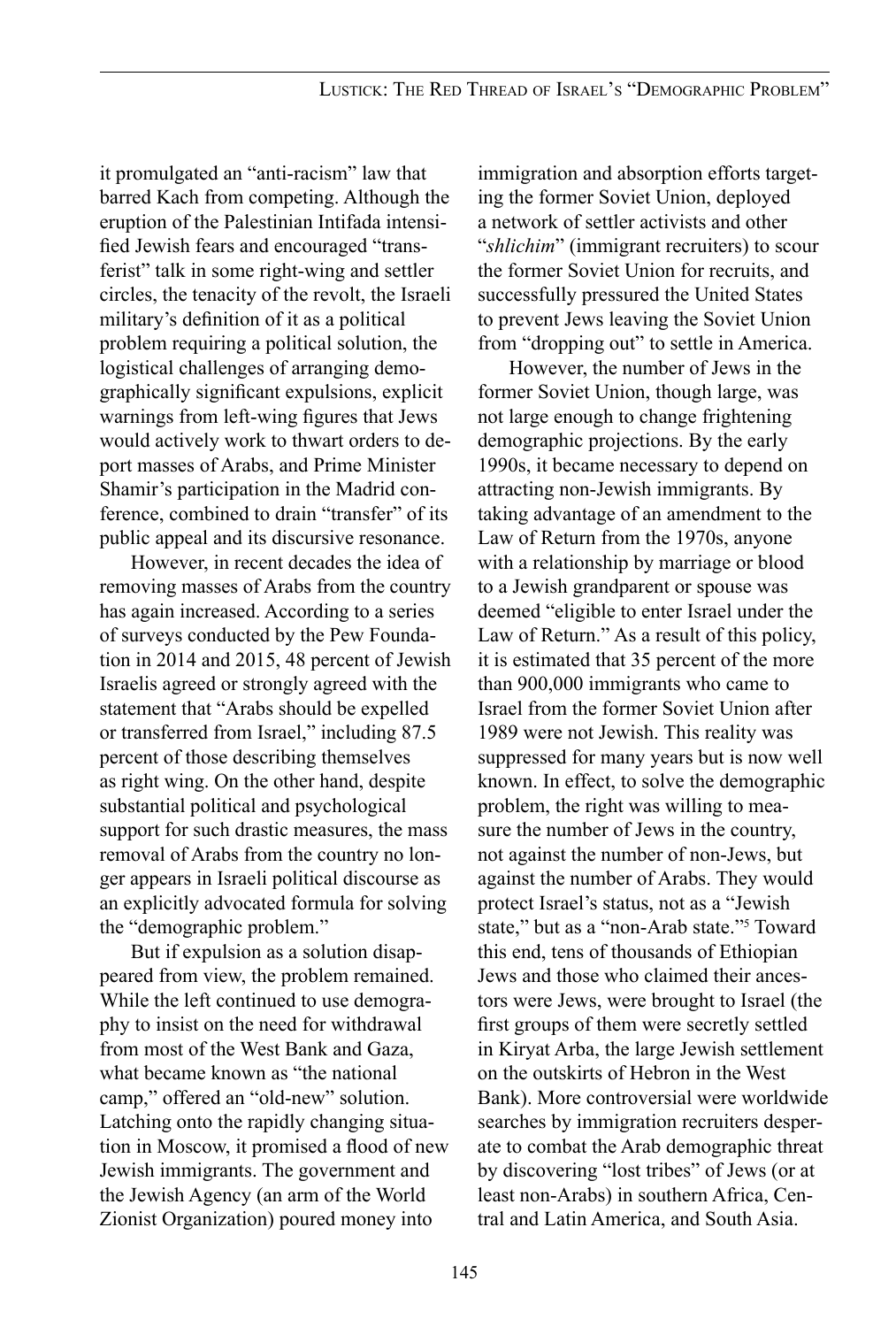In the early 2000s, Jewish immigration into Israel dwindled while alarms were raised about relatively high rates of Jewish emigration. Indeed, annual calculations revealed that in some years more Jews were leaving than entering the country. In this context, demographic concerns intensified, and a new "solution" emerged: disengagement from the densely populated Gaza Strip.

In 1973, Golda Meir's government had declared the Gaza Strip "an insepa-

rable part of Israel," and by the second intifada

**The line that could be drawn most easily and have the most consequential impact on the demographic balance was the line around the Gaza Strip.**

the demographic balance was the line around the Gaza Strip. Hence was born Sha-

ron's policy of unilateral Israeli disengagement from Gaza.

day of the year, within the territories of western Israel, about 400 children are being born, some of whom will become new suicide terrorists! Do you realize this?"<sup>6</sup> With talk of expulsion receding from the discourse and most Israelis losing faith in the prospect for decisively large waves of Jewish immigration, policy experts began intensive discussions of how to draw a "separation" line between Jews and Arabs. The line that could be drawn most easily and have the most consequential impact on

In the face of furious settler and right-wing opposition, Israel did withdraw its forces and its settlers from the Gaza Strip in 2005. It is an important question whether — in light of regular military incursions into the Strip by the Israeli Army; countless rocket, tunnel, kite and balloon attacks into Israel from Gaza; Israel's tight land and sea blockade of the area; constant surveillance of the Gazan population by drones and other means; the delicate and uncertain connection between Gaza and Egypt; and the intimate infrastructural, water, sewage and health relationships between Israel and Gaza — it is appropriate to think of the Arabs of Gaza as living outside of Israel or not. But whether one considers Gaza still to be within the power of the State of Israel or not, it was certainly not easy to accomplish the extent of separation from Gaza that Israel achieved by the disengagement. Deserted by half the Likud, Sharon formed a new party

8,000 Jewish settlers were living

there. But as the Strip's desperate and rapidly increasing population moved past the 1.5 million mark, and as dozens of bloody suicide attackers struck civilian and military targets in Israel, extricating Israel from Gaza presented itself as the next big idea for alleviating demographic anxieties. In 2002, noted Israeli political geographer, Arnon Soffer, wrote a letter to Prime Minister Ariel Sharon referring to "the grave demographic data" that he had provided him months earlier. "Most of the inhabitants of Israel," wrote Soffer, "realize that there is only one solution in the face of our insane and suicidal neighbor — separation." In its absence, he wrote, was "the end of the Jewish state."

Arnon framed the issue in specific demographic terms, but linked it directly to the security fears that were peaking during the second Intifada. "You should remember that on the same day as the Israel Defense Forces are investing efforts and succeeding in eliminating one terrorist or another, on that very same day, as on every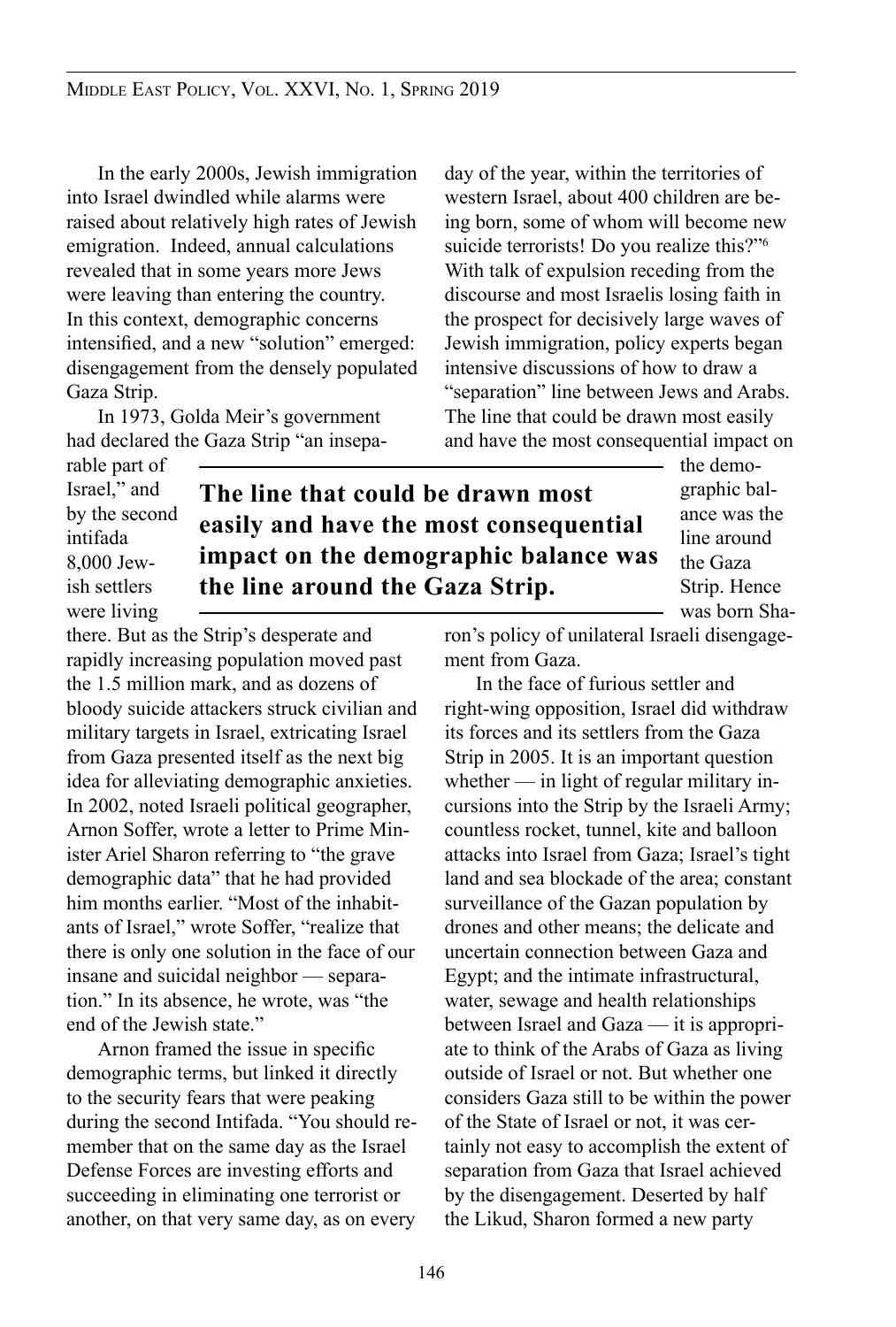(Kadima) to lead his government and was forced as well to rely on support from the opposition Labor Party, whose voters were decisively convinced by the demographic payoff of disengagement. As the last Labor Party prime minister, Ehud Barak, had put it, "We here, and them there."

By removing Israeli military forces from within the Strip, Israel subtracted approximately 1.7 million Palestinian Arabs from the non-Jewish population living in areas it claimed as sovereign territory or as occupied under the terms of the Hague Regulations of 1907. The fact that the main impetus for this move was the demographic imperative was underlined by a new right-wing argument that official population statistics were false and drastically misleading. The argument became very prominent as the Jewish public became aware that, even without counting the burgeoning Gaza population, an intolerably large cohort of Arabs within Israel and the West Bank was projected to develop during the coming decade.

The argument was launched after the second intifada, as a political gambit by an organization calling itself the American-Israeli Demographic Research Group (AIDRG) — a dozen researchers, settler activists and right-wing publicists, none with demographic training. The group was funded by businessman Bennet Zimmerman and most prominently represented by a former Israeli diplomat with experience in the United States, Yoram Ettinger. Ettinger proved himself an indefatigable promoter of the false claim that there were up to 1.6 million fewer Arabs in the West Bank than was generally believed. Ettinger and his collaborators sweetened this argument by manufacturing statistics to suggest that demographic and immigration trends would ensure a stable and even rising Jewish majority. The effort received a boost in early 2005, during the final months of struggle against the Gaza disengagement, when the American Enterprise Institute hosted a presentation by Bennet Zimmerman, Michael Wise and Roberta Seid. The "findings" of their study were widely publicized and used to support dramatic claims that there was no "demographic time bomb" set to explode as the leftists claimed, no "demographic machete" held over the neck of the Jewish state. Accordingly, there was no need to abandon either Gaza or the West Bank.

The Ettinger argument was ridiculed by professional demographers but widely accepted as truth among settler activists and their supporters, who claimed that both the Israeli Central Bureau of Statistics and the Palestinian Central Bureau of Statistics had conspired to demoralize Israeli Jews and justify policies of territorial withdrawal. In February 2006, the leading right-wing think tank in Israel at the time, the Begin Sadat Center at Bar-Ilan University, published a 73-page monograph by Zimmerman, Seid, and Wise, *The Million Person Gap: The Arab Population of the West Bank and Gaza*, <sup>7</sup> adorned with multiple appendices and 129 footnotes. Experts scoffed at the text's willful and intricate misrepresentations of demographic data and concepts. However, for those committed to keeping the Palestinian territories under Israeli rule — sensitive to the demographic imperative of Zionism and worried by the "peace camp's" ability to invoke this imperative to justify territorial compromise — the claims advanced by AIDRG were as irresistible as they were unfounded.

Indeed, the loyalty Ettinger's argument has commanded among settlers and their supporters has sufficed to force many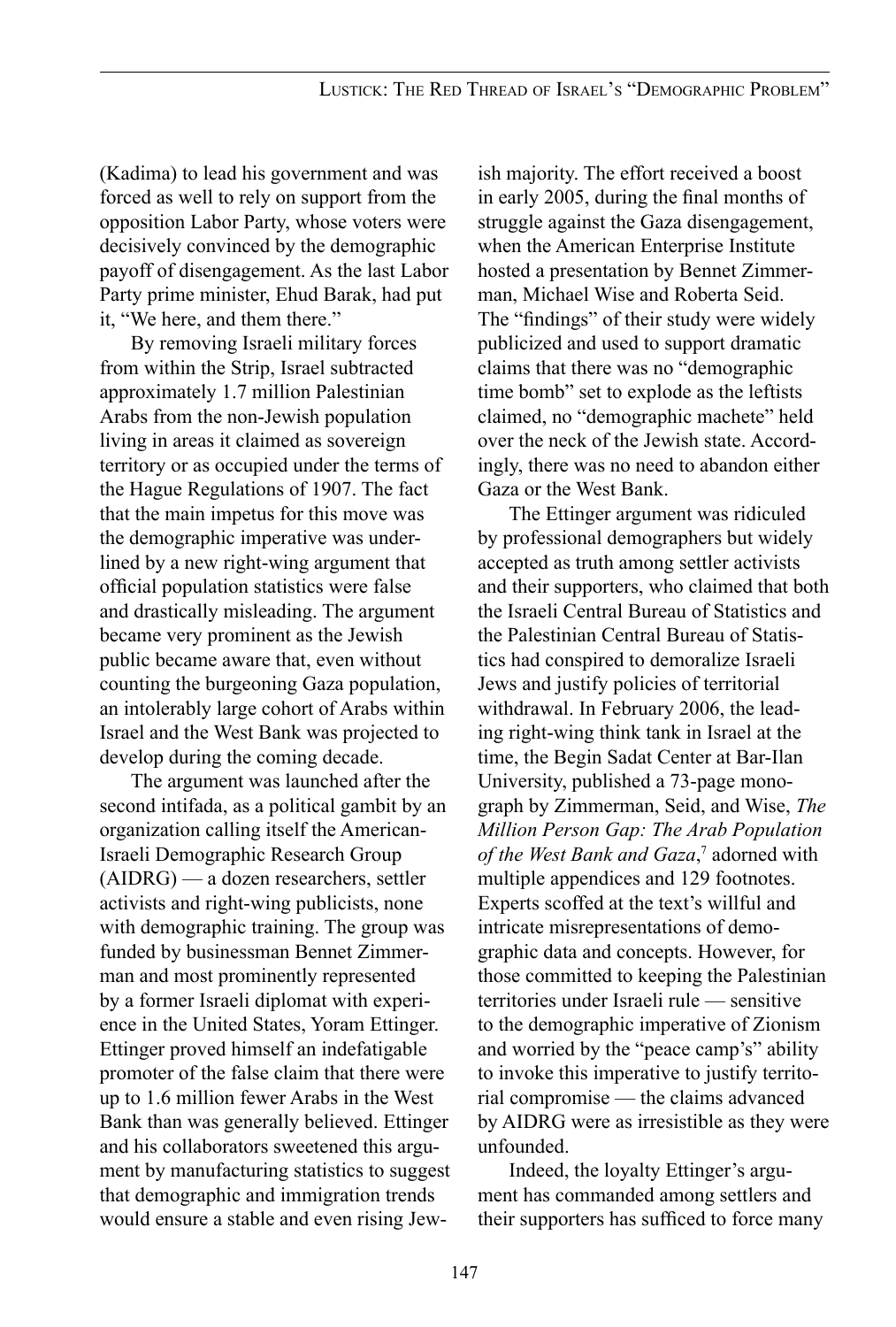journalists to treat it as an "alternative" understanding of the nature of Israel's demographic challenge. But the attempt to solve the "demographic problem" by voodoo demographics failed. The authors of the BESA study never responded to detailed critiques of their work. AIDRG was disbanded without convincing most Israelis that the demographic problem was smaller than they thought, or that rising Jewish fertility rates and sustained high levels of immigration made it unnecessary to be concerned about absorbing the Arab population of the occupied territories. In a content analysis of the Israeli press in the 20 years between 1994 and 2013, Uriel Abulof showed demographic concerns peaked prior to the Israeli withdrawal from Gaza in 2005 and dropping significantly for several years after that, but demographic anxiety rising again in 2011 and 2012, even as other threats (specifically, perceived dangers associated with Iranian nuclear technology) took center stage. In the last year of Abulof's survey (2013) approximately 40 percent of all articles about threats to the state's survival were focused on demography. The "demographic demon," wrote Abulof in 2014, was "omnipresent" in Israeli political discourse.<sup>8</sup>

In recent years, its salience has increased even more. As the plausibility of a negotiated two-state solution has disappeared, the reality of Israel's permanent entanglement with the entire Arab population of the country, from the Jordan River to the Mediterranean Sea, has triggered waves of demographic panic. Fevered discussion of the issue was ignited in March 2018, when an Israeli military official made public what had been believed by demographers for several years: that there were more Arabs living in Israel, the West Bank and Gaza, than Jews.<sup>9</sup>

The struggle to respond to the demographic imperative has run like a red thread through the history of the Zionist movement and the State of Israel: from partition, to transfer, to mass immigration of non-Jews, to disengagement from Gaza, to statistical manipulation. Now there are signs of a new approach to the problem, an approach asserting the centrality, not of a Jewish majority capable of democratically enforcing Jewish rule over the country, but of a Jewish state strong enough to rule a non-Jewish majority. That is the real meaning of the Knesset's passage of "Basic Law: Israel as the Nation-State of the Jewish People." It is also the meaning of the increasing readiness of Israelis and Israeli politicians to discuss and embrace the legal incorporation of the West Bank on terms that would ensure that the masses of Arabs living there would never become equal citizens. Instead they would fit into the Israeli state as lower-caste subjects of a ruling apparatus controlled by and for Jews. Within this regime of domination, West Bank Palestinians might aspire to some sort of status higher than that of Gaza Arabs, but lower than that of either Arabs living in expanded East Jerusalem or those born within the pre-1967 boundaries. In other words, apartheid — a minority controlling others according to different rules in a hierarchy of privilege and subordination — is most probably the next attempt to exorcise the demographic demon.

Levi Eshkol was prime minister in 1967, when the West Bank and Gaza Strip were occupied by Israeli forces. For Eshkol and his Cabinet ministers, the "demographic danger" posed by their 1.5 million Palestinian inhabitants was recognized and openly discussed as soon as the fighting ended. "We won the war and received a nice dowry of territory," Eshkol quipped,"